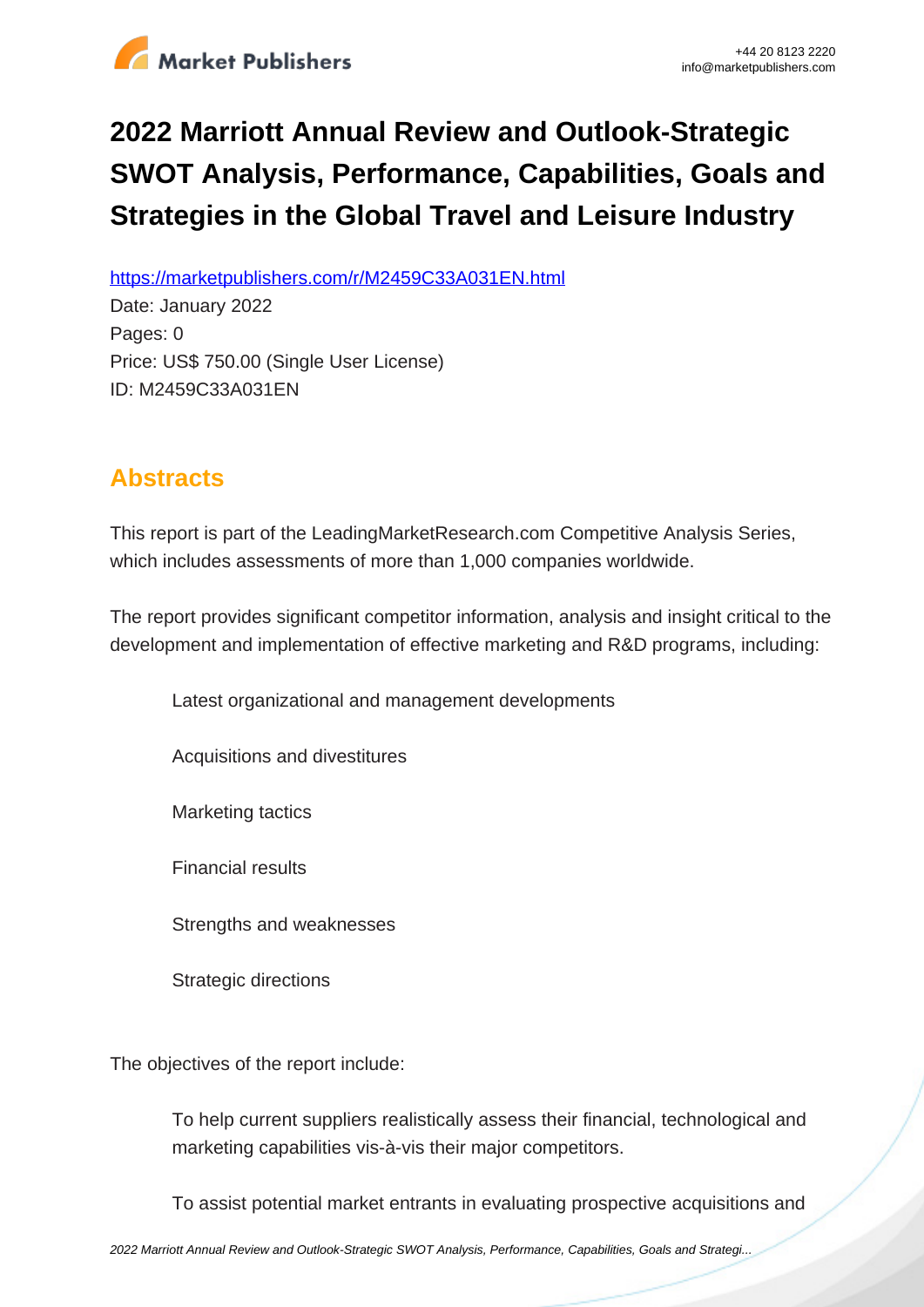

joint venture candidates.

To complement the organizations' internal competitor information gathering efforts with objective analysis, data interpretation and insight.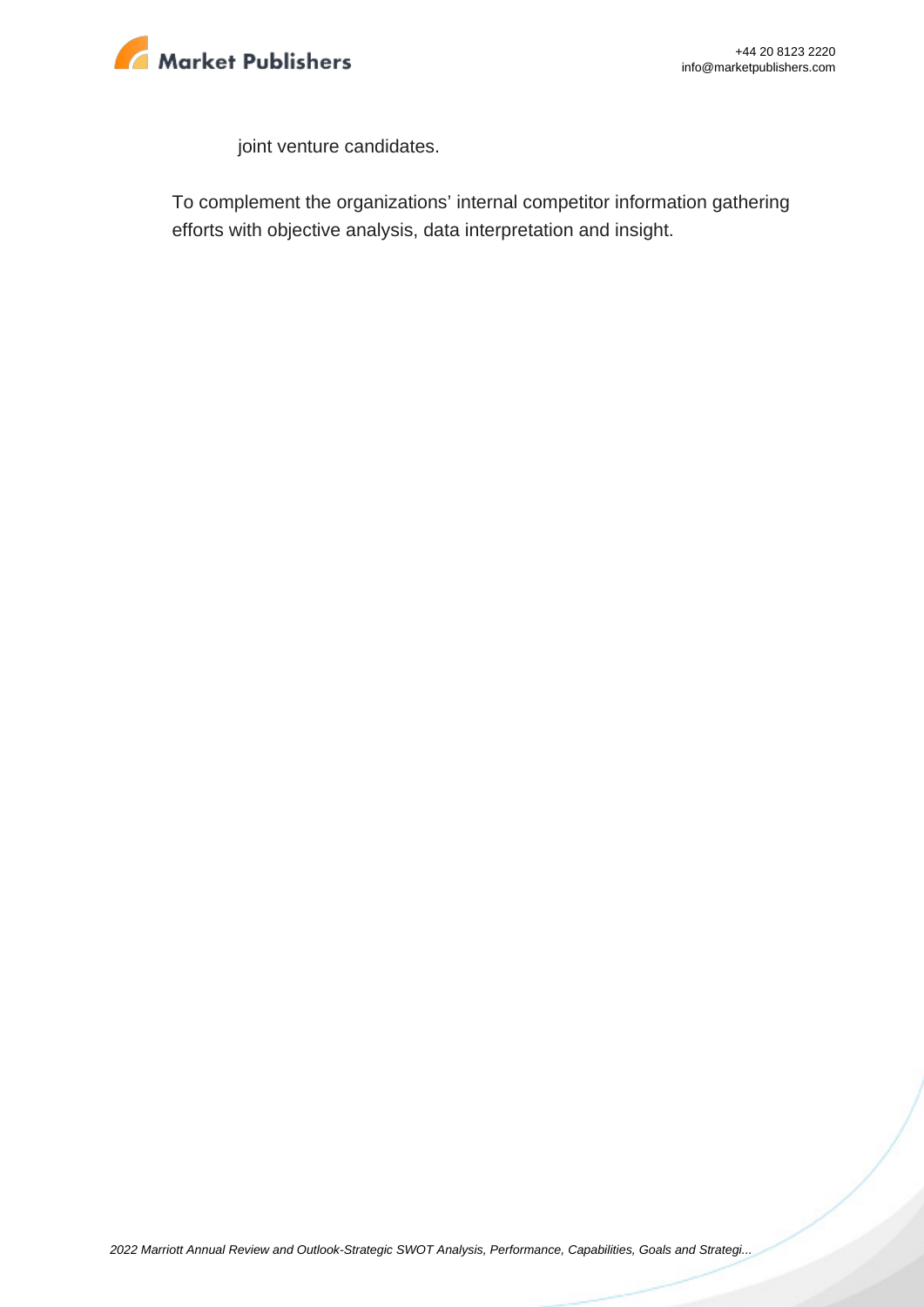

## I would like to order

Product name: 2022 Marriott Annual Review and Outlook-Strategic SWOT Analysis, Performance, Capabilities, Goals and Strategies in the Global Travel and Leisure Industry Product link: [https://marketpublishers.com/r/M2459C33A031EN.html](https://marketpublishers.com/report/services/travel-leisure/marriott-annual-review-n-outlook-strategic-swot-analysis-performance-capabilities-goals-n-strategies-in-global-travel-n-leisure-industry.html) Price: US\$ 750.00 (Single User License / Electronic Delivery) If you want to order Corporate License or Hard Copy, please, contact our Customer Service: [info@marketpublishers.com](mailto:info@marketpublishers.com)

## Payment

To pay by Credit Card (Visa, MasterCard, American Express, PayPal), please, click button on product page [https://marketpublishers.com/r/M2459C33A031EN.html](https://marketpublishers.com/report/services/travel-leisure/marriott-annual-review-n-outlook-strategic-swot-analysis-performance-capabilities-goals-n-strategies-in-global-travel-n-leisure-industry.html)

To pay by Wire Transfer, please, fill in your contact details in the form below:

First name: Last name: Email: Company: Address: City: Zip code: Country: Tel: Fax: Your message:

\*\*All fields are required

Custumer signature

Please, note that by ordering from marketpublishers.com you are agreeing to our Terms & Conditions at<https://marketpublishers.com/docs/terms.html>

To place an order via fax simply print this form, fill in the information below and fax the completed form to +44 20 7900 3970